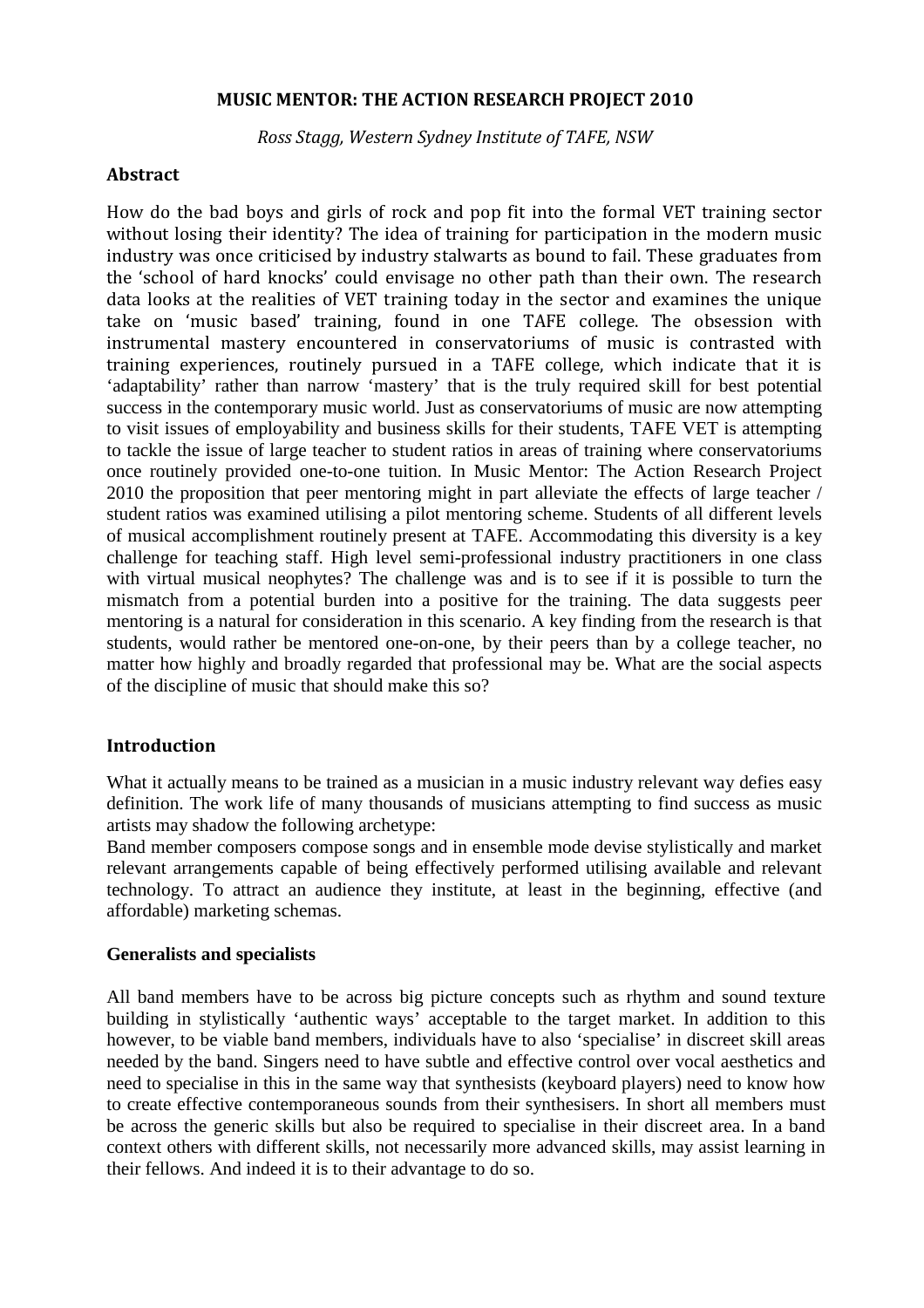"Studies focusing on learning in garage rock bands illustrate that such specific learning contexts function in various ways as knowledge - building communities and could potentially create an expert culture" (Garage rock bands: a future model for developing musical expertise?, HEIDI WESTERLUND Sibelius Academy, Helsinki, Finland. *International Journal of Music Education* 2006 24: 119, p122)

Bereiter and Scardamalia (Beretier, C & Scardamalia, M. (1993). Surpassing ourselves. An inquiry into the nature and implications of expertise. Chicago: Open Court A cited in Westerlund) visit the notion of first-order and second-order learning environments.First order environments would include institutions such as music universities. Learning in these environments occurs "*through adaptation and problem solving*" (Westerlund).

> "In second-order environments (e.g. hip-hop culture or research into music education) problems occur in adapting oneself to the changes caused by the activities of other people. A second order environment is a conditioning environment in which growth is a continuing requirement of adaptation to that environment". (Bereiter and Scardamalia (Beretier, C & Scardamalia, M. (1993). Surpassing ourselves. An inquiry into the nature and implications of expertise. Chicago: Open Court A cited in Westerlund)

Music students in being assigned to pop bands at the Nirimba college are required to function as valid musician participants within those bands. A lot of second-order environment learning takes place in these groups. The mentoring scheme, in the TAFE Entertainment action learning research project, introduces what could be thought of as an extension of the second-order learning environment, as outlined above.

Mentors and mentees placed in the self-regulating self-determination context devised for the action learning project exhibit learning traits that might come under the banner of "guided participation" as expounded by Rogoff. The band as a learning environment in colleges is not a strategy of course that passes without some questions being raised.

> "The open, informal and collective learning processes at work in the everyday practices of many popular styles differ in several respects from those of institutional education. To what extent and how such 'alternative' learning processes can be used (and to what extent they are even necessary) in teaching popular music within music education institutions remains an urgent question" (Bjornberg 1993, p73 as cited in "How Popular Musicians Learn" L Green 2001)

Informal learning practices are seen, by some, as part and parcel of genuine and valid production processes of modern music. The valid production of music of our time, being seen as contingent upon them.

## **VET, not University**

TAFE style contemporary music training is quite different to conservatorium of music training (commonly sub-sections of universities) where players do acknowledge the skills of other performers but concentrate on becoming masters of their instrument whether that is the fluegel horn or the tympani. So important is the total mastery of the chosen instrument that traditionally conservatorium students could expect to receive one to one tuition on their instrument. In a TAFE VET tertiary music skilling context one-on-one training has never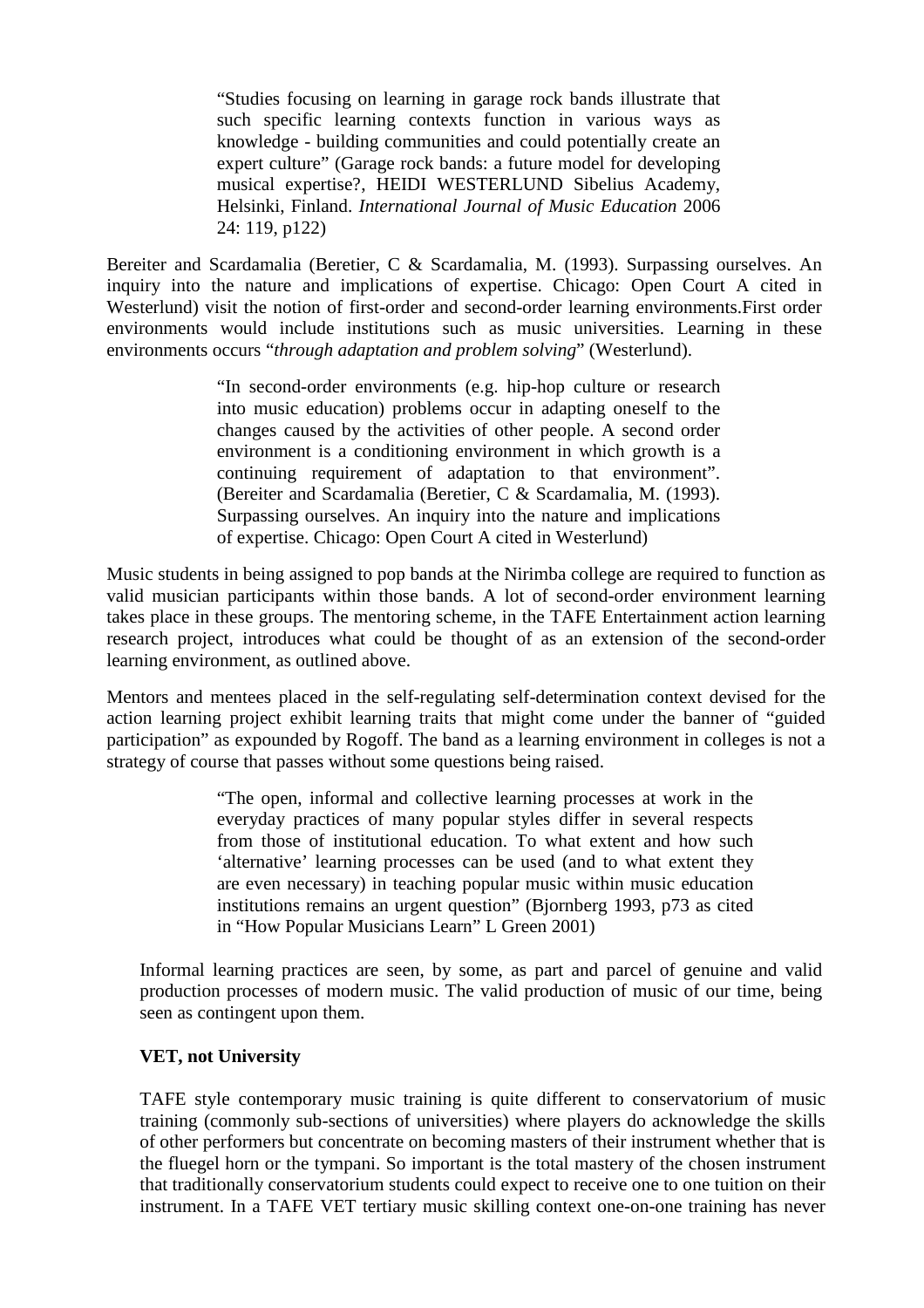been on offer, the advised/suggested student/teacher ratios found in the curriculum documents circa 1997 stated a 2/15 ratio at best. Implementation costs have meant that even a ratio of 15/1 was starting to look like a luxury from the mid 2000's on.

The question must be asked, "How much of a 'master' of their instrument do VET students need to be, to be competitive in the multi-skilled and constantly evolving entertainment industry? Perhaps 'adaptability' rather than narrow 'mastery' is the truly required skill.

## **Diversity**

Advances in now widely available technology have introduced opportunities for aspirant musicians that simply didn't exist at the start this decade.

Fans on the sidelines can crossover into music-making activities quite readily in 2010. Technology has always driven the music industry. Anyone with a laptop computer can make technically high quality music in the digital domain previously only available to those with the funding to hire a professional recording studio.

> "There used to be a musical elite and it included the people that ran the studios and had the means to make music when nobody else could. But there's no kid growing up in Brixton now thinking 'I wish I could get into a studio'. They just get Logic (*a Macintosh computer program*) and start making music…" "It's pop, but not as we knew it". James Blake music artist interviewed by Neil McCormick, Telegraph London (undated) published in Spectrum, Sydney Morning Herald Februrary 26-27 2011.

### **Composition: An expanding definition**

Are recording artists, irrespective of genre, now simply 'content providers' in the digital age? With the explosion of DJ style mixes as a discrete music market even the definition of what it is to compose music, at least in contemporary music terms, is necessarily under review.

"Sound. Think of it as a dance of neologisms, an anemic cinema for the gene-splice generation where sign and symbol, word and meaning all drift into the sonic maelstrom. This is a world where all meaning has been untethered from the ground of it's origins and all signposts point to a road that you make up as you travel through the text. Rotate, reconfigure, edit, render the form" (Paul Miller : *Rhythm Science:* MIT 2004)

Editing and sonic enhancement as 'music making' is creating DJ performers who can consistently draw huge crowds, once the province of pop and rock stars only. Do DJ's practise (on their 'decks') just like aspiring guitarists practise guitar? Are they putting in the hours of research dedication to find 'source material' that a concert violinist might lavish on the examination of scores from a discrete period in the classical music repertoire?

### **Relevance**

"…very little research has looked into popular musician's perspectives as students within formal education. Although we can hazard likely guesses, we have as yet only a slight knowledge and understanding of the reasons why so many past popular musicians, despite being highly motivated towards music making, often turned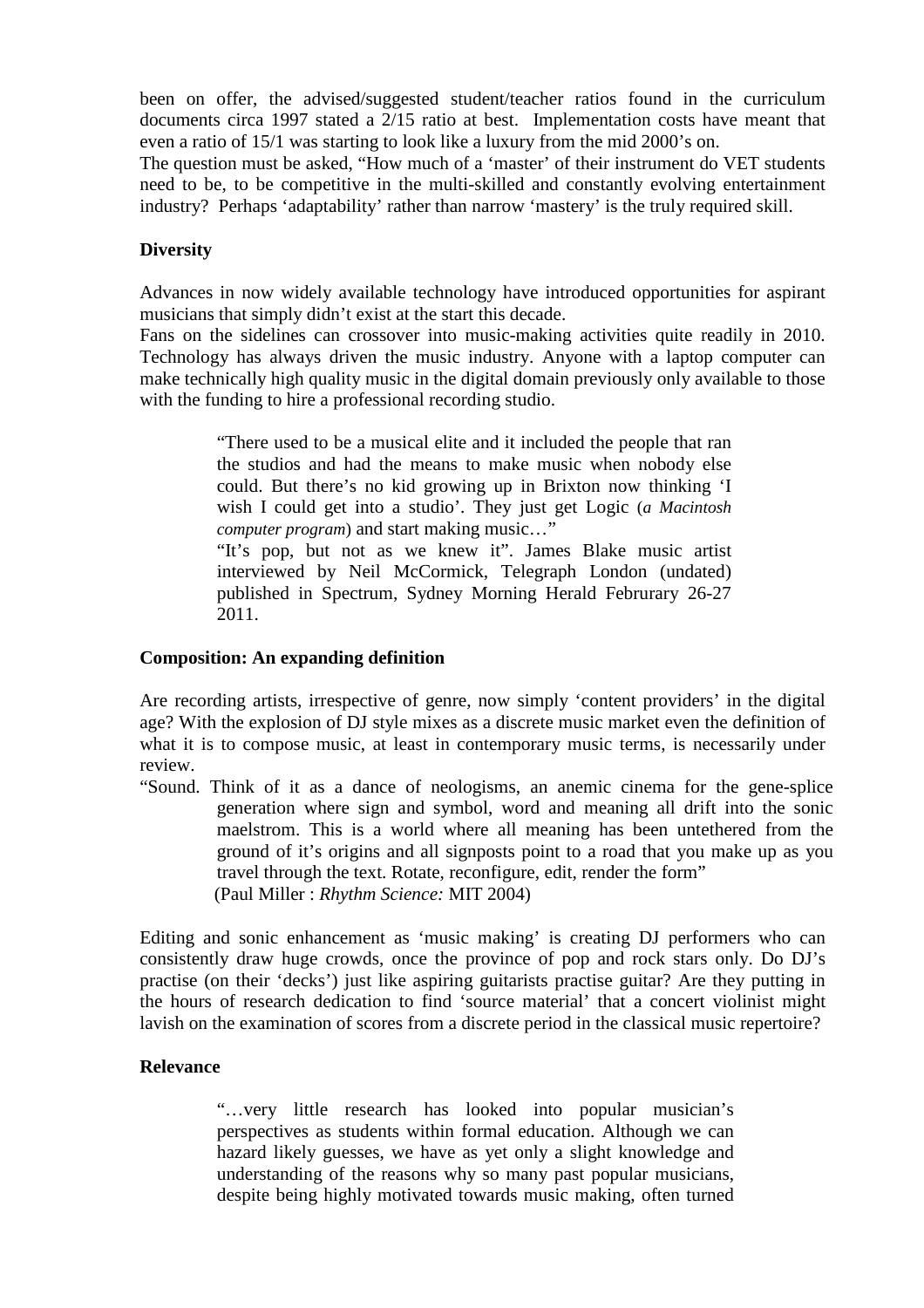away from both instrumental tuition and schooling. Similarly, whilst popular music has entered formal education in the last thirty or forty years, little is known about the impact that it's presence is having on young popular musicians: whether for example, it has resulted either in changes to their informal practices or in improvements in their responses to formal education.." (L. Green 'How Popular Musicians Learn' 2001 p7).

Ensuring relevance, in a continually and rapidly developing artistic field, is perhaps the greatest challenge facing educators in contemporary music. Musicians immediately turn away from what they perceive as culturally irrelevant tuition. On the basis of relevance alone peer mentors have a special potential edge in communicating learning to young musicians.

Being in the company of other creative industry aspirants can create a context for learning. A context that is a learning enabler.

### **The tendency to look to others**

Leveraging off the experience and skills of more advanced creative practitioners in the music industry is a well worn strategy especially amongst young musicians.

> "In my research into the diversity of job categories of the music industry, virtually all respondents have cited on-the-job experience as the most effective way to learn, and often the only reliable way. But at the same time specific skills need to be acquired. Traditionally these skills have been gained through having a teacher or mentor who could guide the student through what is essentially a selfdirected learning program. Much of what is required has to be learned through intensive individual practice and research. There are no easy ways to acquire the skills." (Bach to the Future: Michael Hannan Paper delivered at the Bach to the Future Conference Melbourne October 21, 2000).

#### **Mentoring**

There is often the assumption that the competitive nature of the performing arts leads individuals into egocentric behaviour – the rock star syndrome – and that this, accordingly, precludes socially supportive collaborative structures being formed that would support mentoring or peer tuition. The literature however suggests otherwise.

> "There is strong support for the view that mentoring systems have a positive effect on the learning context by creating communities which are collaborative rather than competitive. Mentoring systems can reduce the level of anxiety in students and increase intrinsic motivation. Colleges and universities are investigating the effect of collaborative approaches to learning, based on the assumption that:

> . . . students learn best when they enter into a social intellectual community with other students, faculty, and the community around them. A social intellectual community brings students and faculty together in the quest for knowledge. It encourages the university community to collaborate on scholarly projects, discuss books and ideas, create reading and writing groups, develop new learning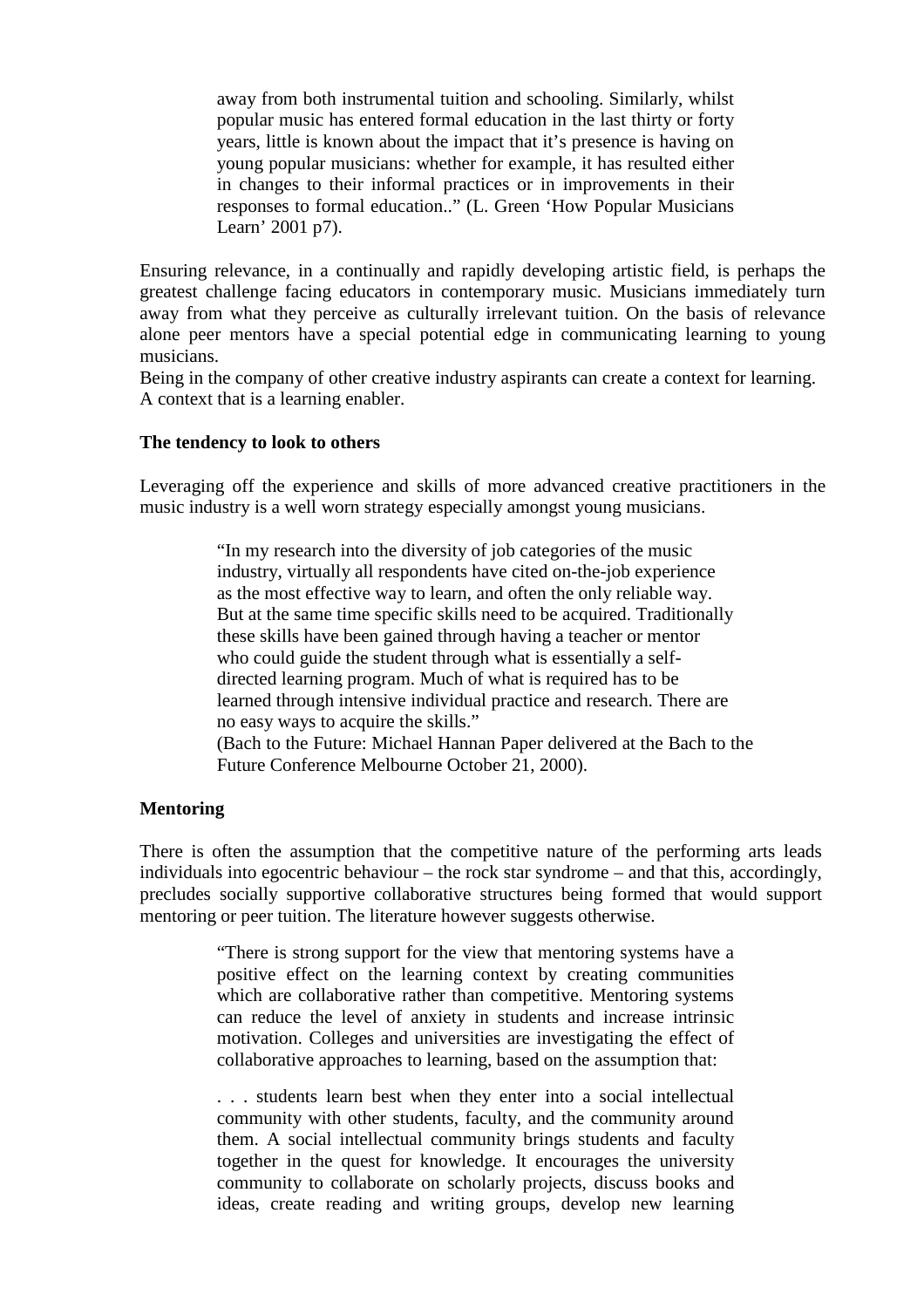technologies . . . and in other ways create sustained and sustaining relationships that are both academically based and personally satisfying. (Baum 1999 as cited in Bond)"

(Student Mentoring : Promoting high achievement and low attrition in education and training; Austin Bond NCVER 1999)

## **Loosely Paired**

The decision by the researcher to essentially only loosely pair mentors with mentees and to allow all learning topics to be agreed strictly via negotiation was based on an acknowledgement of all of the afore mentioned in this section. The decision respects and reflects how things actually are in the aspirant and mainstream music industry as opposed to colleges of music. Students who feel excluded from a learning community are prime candidates for withdrawing early from courses. With the diversity of skills presenting in VET music courses it is logical that confident adept students be paired with less confident and experienced students. Mentoring programs have the potential to bind together student cohorts with widely diverse individual skill sets.

> "There is growing conviction in Australia that mentoring models may provide a solution to high attrition and failure rates. Despite policies and various forms of financial and infrastructure support, participation of minority students is still low." (Student Mentoring : Promoting high achievement and low attrition in education and training ;Austin Bond NCVER 1999 P11)

## **Findings and Discussion**

## **Based on the written and interview data collected three main themes were evident.**

They are:

- Music students generally express a preference, at least in principle to be mentored by their student peers, rather than by staff who could be rostered on to that task.
- Student mentors are quite capable of developing highly effective and user responsive mentoring provision with little to no input from music staff. Participation appears to lead to heightened self-esteem.
- Music students at TAFE appreciate and value the fact that music training, designed to assist entry into the contemporary music industry (pop music training), is broad based and markedly different in approach to the type of training offered by conservatoriums in relation to classical or jazz music.

Other minor themes included:

- One on one training with another student was a more 'relaxed' way to learn than the 'standard college approach' to training.
- Mentors should be acknowledged, perhaps via a certificate of recognition, for the work that they do.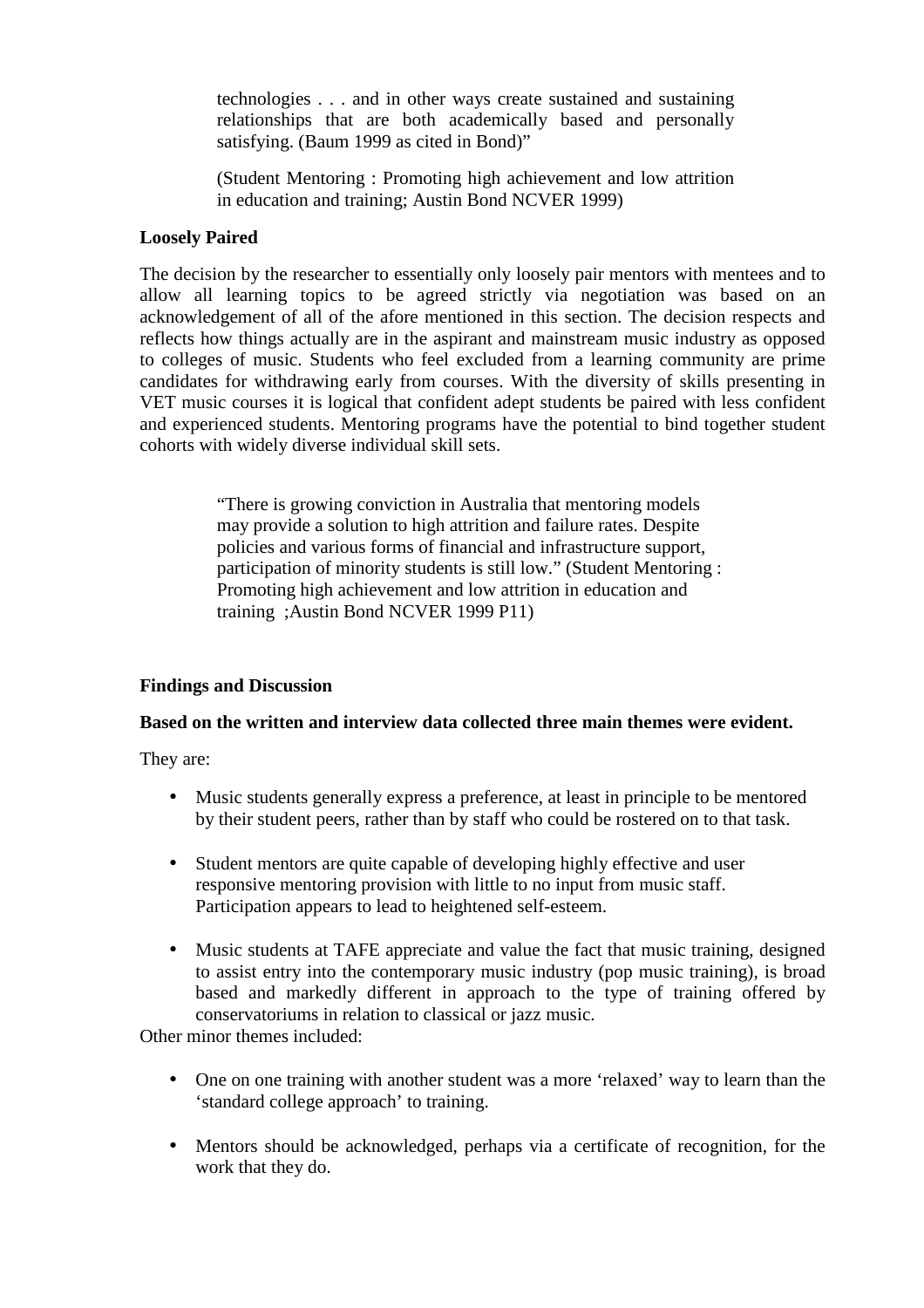• Some things in music can't be taught, only eventually realised by the learner.

These themes underpin what is the main argument of the paper, which is that, as peer mentoring is a regular feature of the music industry or rather the industry of music, it is entirely appropriate, for training institutions, to integrate carefully designed (and arts appropriate) peer mentoring schemes into the fabric of their music delivery.

# **Theme 1**

Music students generally express a preference, at least in principle, for mentoring by their student peers, rather than by staff that could be rostered on to that task.

This was somewhat of a surprise finding and it underscores the sense of shared destiny that some musicians on a cultural learning curve appear to feel. Perhaps the generation gap is at play here, with the usual suspicions that those outside the cohort 'just don't get it', no matter how much of a 'kindred spirit' the students might think their teacher is.

The unerring confidence that students had in the ability of musician mentors to make a positive difference to their mentees was evident from the tone of the conversations undertaken with research participants. Understanding how to be productive in the art of contemporary music appears to be a universal goal. Students both mentors and mentees know and accept that even the least amongst them may have something special to contribute in certain contexts and that changes of context can cause changes in meaning. A simple change of context, within a contemporary music landscape, can make the trite seem profound and the profound seem trite. Being a perceptive unblinkered individual seems to be widely appreciated as worthy personal development goal.

# **Theme 2**

Student mentors are quite capable of developing highly effective and user responsive mentoring provision with little interference from music staff. Participation appears to lead to heightened self-esteem.

Quite a lot is expected from mentors, when there are no learning boundaries set. All creative people benefit from parameters of some sort, these act as a focussing aid usually. Rather than inhibiting they can actually deliver a sense of direction, even perhaps, a sense safety and counter-intuitively, even liberation, The researcher felt that a future study, where varying degrees of prescribed content were trialled, might illuminate the best balance between mentors and mentee self-determination and maximum ease and efficiency of delivery for the both in contemporary music training.

# **Theme 3**

Music students at TAFE appreciate and value the fact that music training, designed to assist entry into the contemporary music industry (pop music training), is broad based and markedly different in approach to the type of training offered by conservatoriums in relation to classical or jazz music.

Of the eight project participants who were interviewed 6 expressed the view that contemporary music training at TAFE valued their creativity. Their attitudes infer that the cultural gap between contemporary music and classical music requires a different mind-set in both teaching and learning for pop musicians. Peer mentoring to them (in this context learning from more or differently experienced others) appears to be a very natural facet of a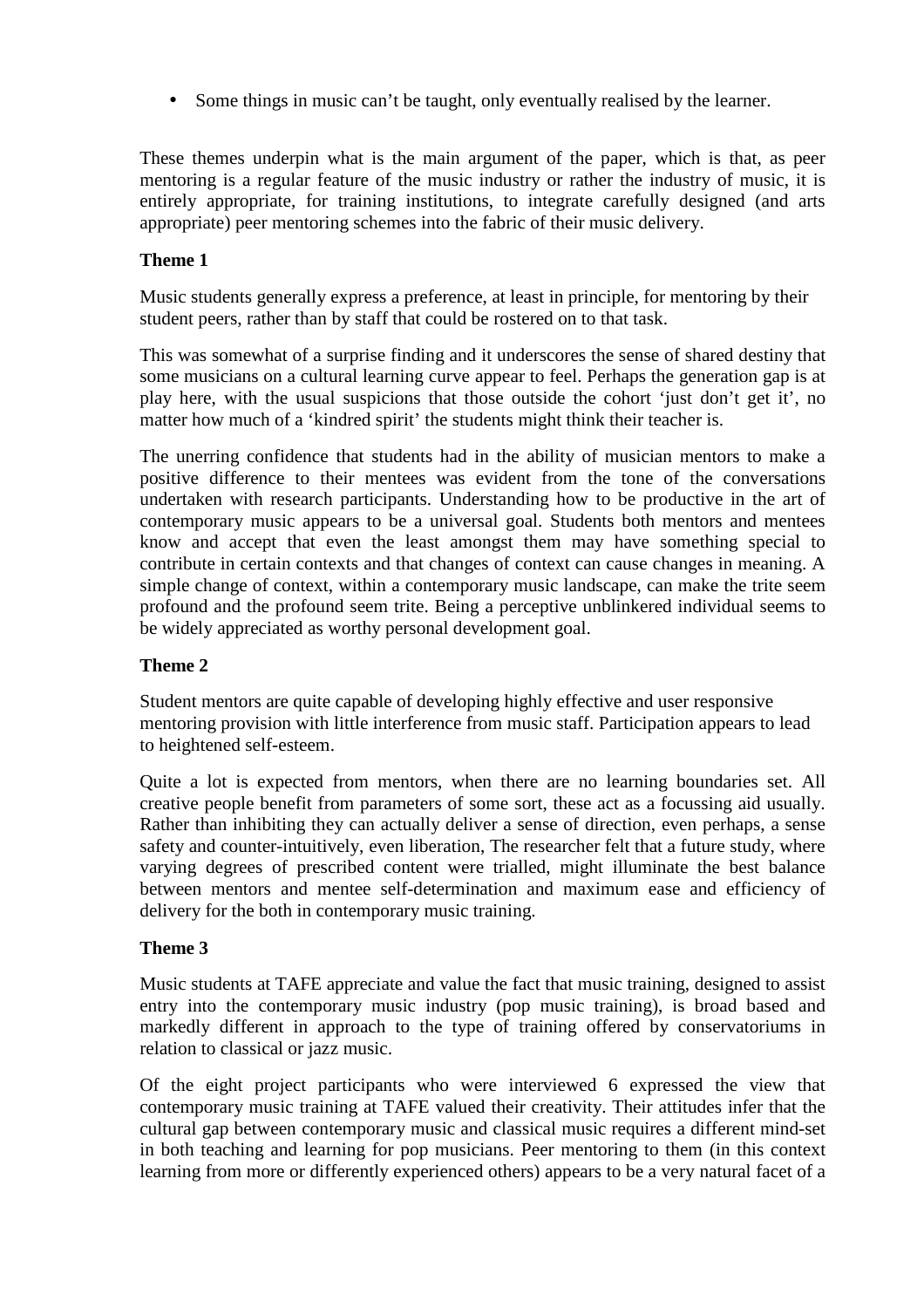potentially optimal 'pop music' learning experience, which echoes Vygotskys views on effective learning with others

There is debate about where contemporary music pedagogy sits in relation to established classical and jazz music pedagogy. The notion of 'adaptability' being more pertinent than 'mastery' in regards to contemporary music is perhaps worthy of a study in itself. This is particularly so given that in the world of music sales classical music accounts for about 1% of the market. It stands to reason that music that so dominates world sales in the manner that is accomplished by pop music is worthy of greater pedagogical scrutiny than has so far been achieved.

# **Conclusion**

The research question for this research project asked (in essence), what system can be put in place to enable skills sharing from advanced media students ( *music* ) to new students. Implicit in the question is the implication of a hierarchy based on knowledge. One thing that is abundantly clear is that students with a passion for the arts, in this case music, have much to share with others, from any point within the notional knowledge hierarchy and in any direction. Getting good at music involves realising and appreciating often subtle things, things of nuance – sometimes esoteric things. Learning takes place in contexts and contexts flavour the learning. The context of working with a mentor or mentee has been demonstrated in this research to be intrinsically valuable in itself for musicians, irrespective of the actual detail of the knowledge exchanged. In discussions recorded with participants there was a great enthusiasm displayed for working in a mentoring situation with a peer. Conversely there was little enthusiasm for working with teacher mentors for a variety of reasons, as noted in the data.

The research has revealed that passionate engaged people are more than able to cobble together efficient and meaningful learning agendas without formal directives relating to what must be covered, in an agreed mentoring context. This point of course is situated within the reality that mentor based learning is an *adjunct* only to formal curriculum based study. Mentoring after all is but a small part of any institutional learning story. The only implied expectation put to the mentoring dyads was that their activities and the learning out comes should be of value. Who better to be the judge of that than the participants themselves. In all cases real training value, in this research project, was deemed to have been achieved by all of the participants. A side product of these activities was a subtle expansion of the collegiate atmosphere within the section. Non-participants made regular enquiries as to whether the program would run again – some hoped for late inclusion in the current scheme. And still others, not understanding that the mentoring regime was simply a trial, wanted to know if they could be included next year. Mentoring obviously caught the popular imagination amongst the music student cohort.

There appears to be a ready interest and willingness by many students within the entertainment section at Nirimba TAFE to share their knowledge. The research question contained the word *systematicall*y, the natural implication being that knowledge must take place within defined frameworks. Mentees readily accepted help from mentors, but in some cases this appears to have been on a somewhat 'occasional basis'. Undoubtedly the management of rather 'casual' student attitudes towards learning is a general problem in some VET training, and of course things are no different when the learning is taking place within a mentor assistance scheme. Sikora and Saha (2011) note the importance of comprehensive career guidance to alleviate the possibility of 'lost talent'. Perhaps defining what a career really might be for a musician could more fully motivate TAFE students with 'casual attitudes' to study.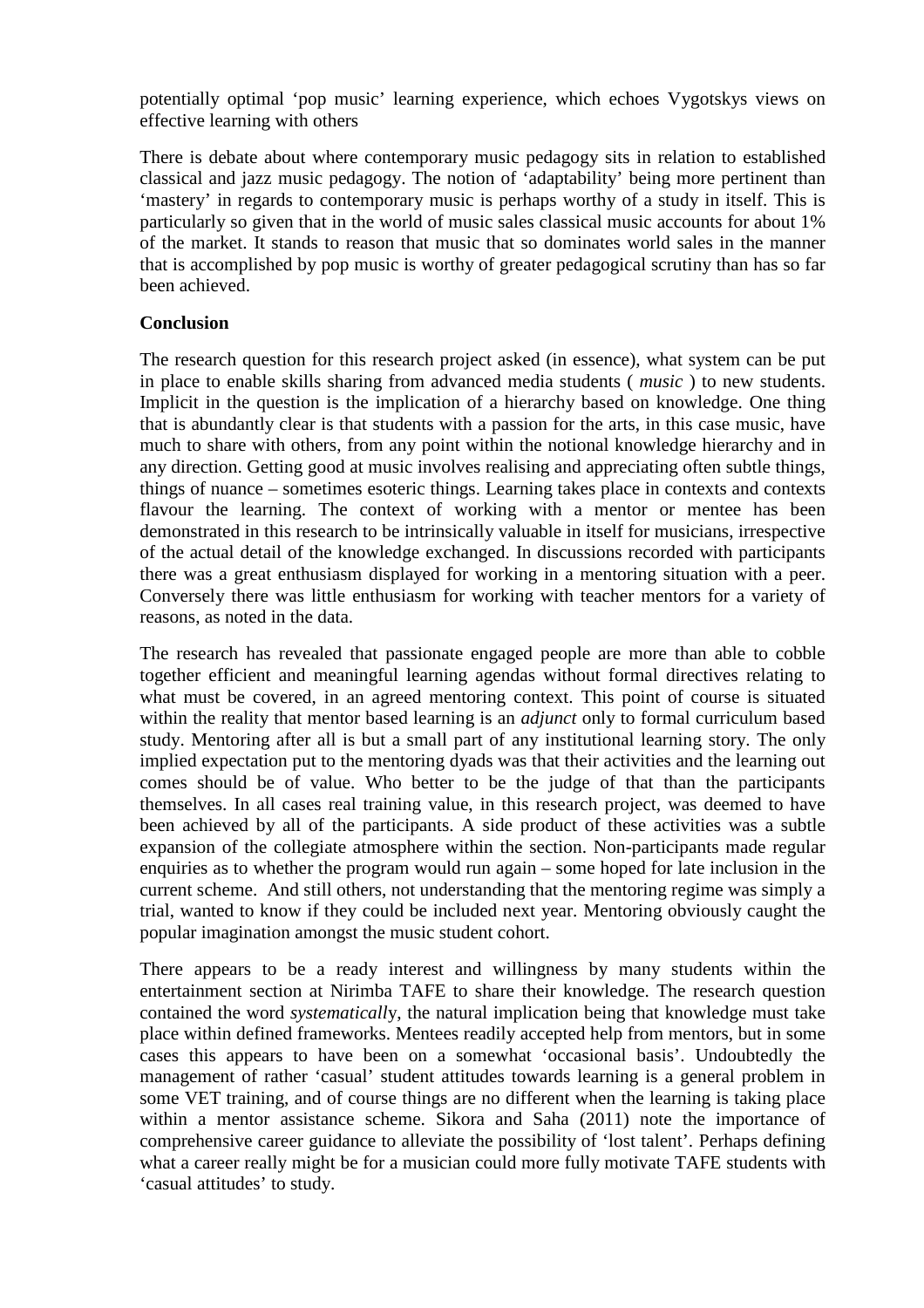Responses to the trial program were almost uniformly positive from the participants. There appears to be a need for the kind of personalised attention that peer mentoring can provide, but which standard TAFE classroom delivery cannot deliver. The idea of providing RPL to mentor participants was of interest but would require discipline that may have been beyond the scope of this early research. Further studies would be required in order to develop a set of culturally authentic music mentoring schemes and procedures, that would be consistent with training in this technologically and aesthetically evolving field. One fact that is evident from the literature and from the research data is that contemporary music is a very different discipline to jazz and classical music and as such requires training specifically developed for it. It is evident that any specially developed training would need to include mentoring as a core component. Between adherents in art movements 'like mindedness' presents as a key driver to succeed. Mentoring as a process seems to naturally support and enhance like mindedness. The best learning regimes are those that reflect the natural imagination, desires, vision and drive of all involved and of course what the discipline cohort happen to really, really like. Viva Music.